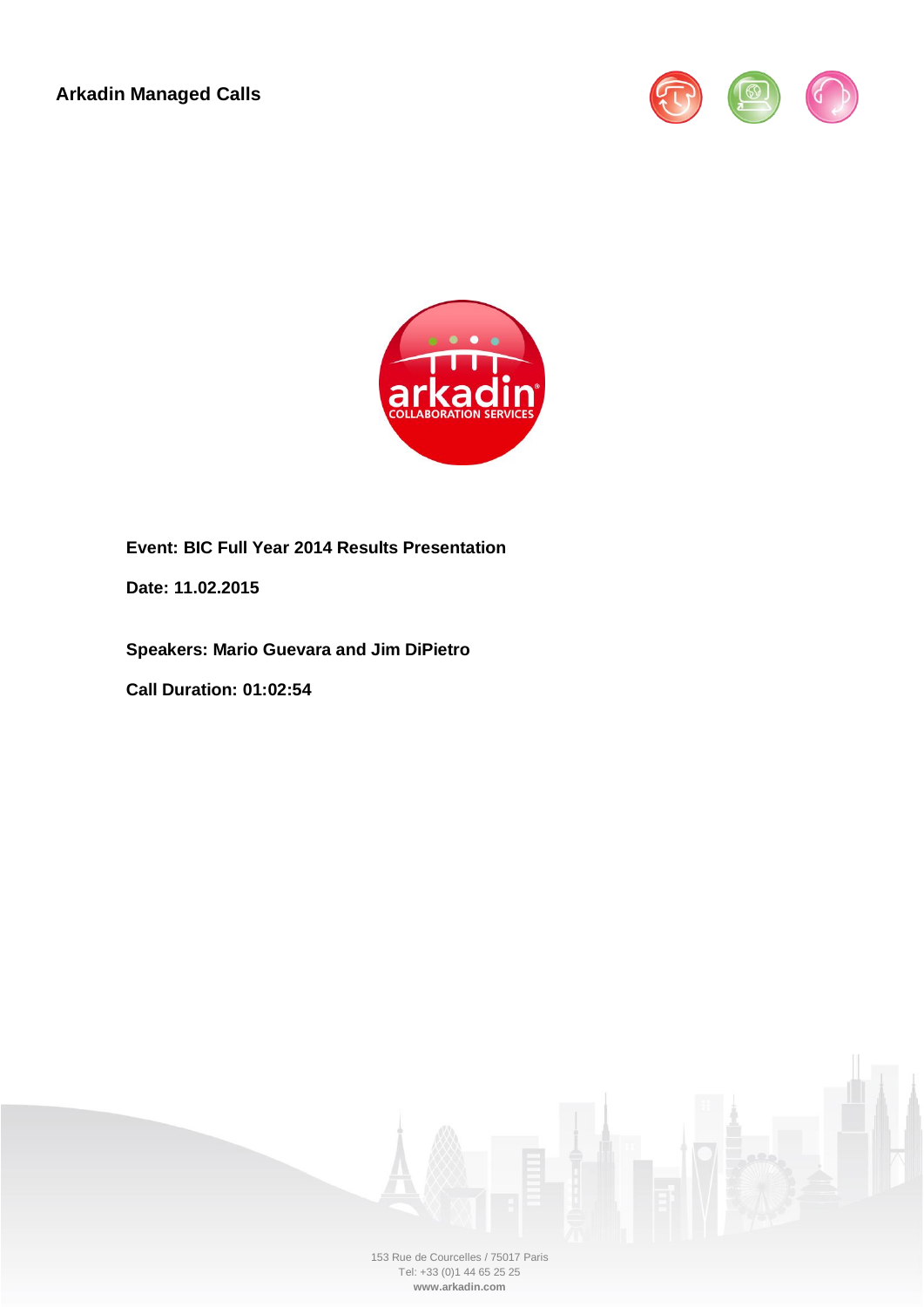

**Mario Guevara:** Good afternoon. Thank you for being here at our headquarters in Clichy. Today we will present the Group Full Year 2014 Results, and again, we are pleased that you joined us here at our offices in Clichy this afternoon.

So, our agenda for today is the following. Jim DiPietro – Chief Group Financial Officer – and I will review the Group results with the main highlights by category. I will then share with you our perspectives for this year by category and for the Group as well as our long-term strategic priorities. We will then be open for your questions.

So let me start by a quick summary of our major achievements in 2014. First, I am pleased to share with you that we delivered a sustained and profitable growth in all our consumer categories. The performance was well-balanced across geographies. We grew mid-single digit in both mature markets, notably Europe and North America, and in the developing regions. This good performance was achieved through market share gains in all three categories and in most of the geographies.

BIC Graphic recovered sales growth, reaching the objectives that we shared with you, although the promotional product market in Europe did remain challenged, particularly in the southern countries. BIC Graphic Europe experienced a – flat sales. North America registered a good performance in art goods, and developing markets benefit from the dynamism of BIC Graphic in this region. We also maintained a high level of cash generation thanks to an effective working capital management during the year.

In terms of numbers, as you can see, our sales reached €1,979.1 million, a growth of 4.9% on a comparative basis. The Consumer business grew 5.3% with a well-balanced growth in developed and developing markets, and BIC Graphic did resume growth with a growth of 2.5%, and I will come back later in this presentation to give you more details.

Our income from operations did increase 8.9%, and the normalised IFO, which excludes the nonrecurring items, was €370 million, up 7.5% with a margin of 18.7%, an improvement of 50 basis points compared to 2013. Earnings per share at the Group level was €5.57, an increase of 8.6%, and our cash at the end of December reached €320.2 million. And Jim will give you more details later in this presentation.

In this slide, number six, you can see the constant of our Group to deliver a good margins and a consistent growth. So the normalised IFO margins, as I explained to you, improved 0.5 percentage points in 2014, due notably to a better cost – better fixed-cost absorption and a positive raw material impact. We achieved this healthy margin without sacrificing our investments in brand support or our investments in research and development and product development. And also we devoted a significant amount of our investment in capex, mainly to increase capacity and to develop new products. If we take the investments done in 2014, now €112 million, 45% of this amount was devoted to developmental capex.

In terms of cash generation, as you can see on the slide eight, and consistent with our strategy, we maintained a strong cash generation in 2014, with €238.7 million of free cash flow before acquisition and disposals and €183.6 million after acquisitions and disposals.

Yesterday, and with confidence in the Group financial situation and the sustainability of its performance, the Board of Directors will propose to pay €2.85 of ordinary dividends this year. It represents an increase of 9.6% and a ratio of pay-out of 51%. Although total shareholder remuneration decline is likely in 2014, the Group use-of-cash policy remains the same. Let me remind you: first, to invest in the business, as I explained before, through either organic or external growth when opportunities arise. Second, ordinary dividend that should be sustained in the long-term, as it was the case we – in 2014 with an increase of 9.6%. Third, a buyback programme, and then when we still have excess cash we would consider a payment of a special dividends.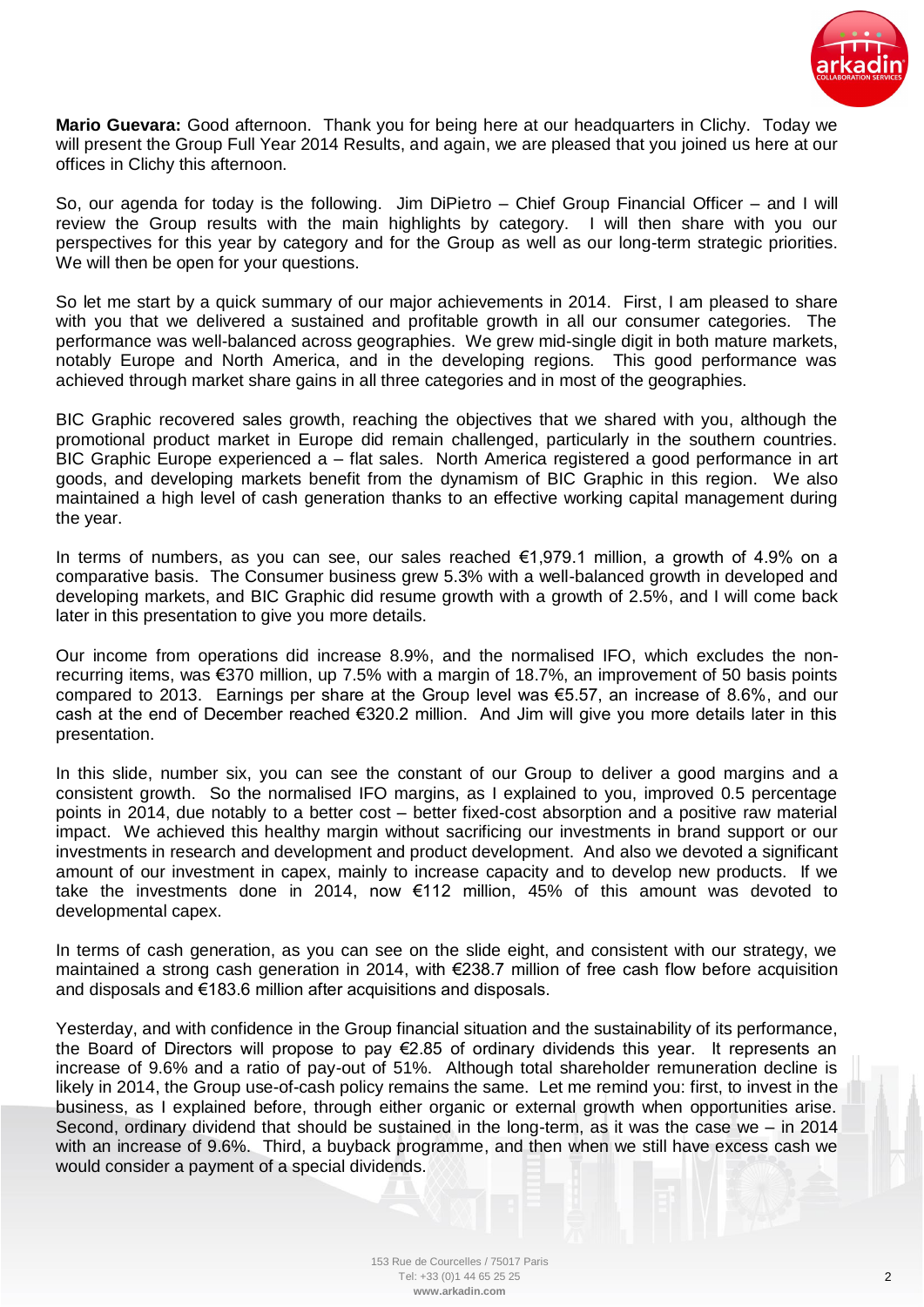

Now, let me reveal more detail the last year result performance by category and by geography. As you can see on slide 12 our Consumer business, as I mentioned to you before, increased 5.3% on a comparative basis last year. With developed markets show a good performance with sales up 5% in Europe, still driven by the good performance on – in Central and Eastern European countries. North America grew 4.4%, notably to the good performance of the Lighter category in this region. And developing markets, net sales grew 6.6% with Latin America and Middle East and Africa up high-single digits.

Let me now start the performance by category with the Stationery category. On the slide 13 we can see that our market share trends is – we can see our market share trends is different by different regions of the world. We gain market share in most of the geographies. This was achieved thanks to our quality and value positioning and the success of both our core products and our new products.

If we focus the Stationery market on the European and the North American market, we can see that the Europe – in Europe the market was growing low single-digits at the end of the month of June, with retail mass market growing at a faster rate than the total market. In the US the Stationery category was up 25 at the end of December of last year, and the main growth channels were the Office Product channel with 3% growth and the E-commerce with 17% growth. The Brick & Mortar channel, which includes notably modern mass market and office superstore, grew only 1%.

The full year BIC Stationery net sales did increase 4.2% on a comparative basis, with volumes up 4% for the whole year. In Europe net sales grew high single-digit with a good performance in Eastern Europe, which posted a double-digit growth, thanks to strong performance in countries like Russia and Turkey. Although the competitive environment did remain challenging during the Back to School period, we increased market share in key European countries like France, the UK, Belgium, Italy and Spain.

In North America, net sales increased low single-digit, resulting in market share gains. Our good performance was driven by the Office Product channel and also by a strong Back to School execution and the launch of our campaign, 'Fight for Your Write.' This is an important initiative which builds awareness among consumers regarding the benefits of handwriting.

In developing markets, net sales increased low single-digits on a comparative basis, that is to say, excluding the Cello and Sheaffer sales. In Latin America we continue our successful expansion in key countries such as Brazil and Argentina. In Brazil we grew in line with the stationery market, which has been effected by the country's economic slowdown. In Mexico, despite a highly challenging competitive environment, we maintained our leadership position in ball pen Classic segment.

In the Middle East and Africa, net sales increased high single-digits as a result of significant distribution and market share gains. In North and West Africa sales of BIC Cristal did increase in Egypt and Tunisia where we decided to take a different market approach. And also we posted a strong growth in South East and Central Africa.

Let me now focus on the Cello Pens performance in 2014. Net – Cello net sales at constant currency decreased in 2014 and were affected by an adverse competitive environment. The Stationery market in India remains very competitive. For example over the last 12 months, the ball pen and the graphite pencil segments have experienced continuous pressure on prices. This is linked to the rupee/US fluctuations. With lower consumer income disposal their sub-5 rupee pen industry, which represents 60% of total market, was very active and continues to play a large role in the Indian domestic market.

The normalised IFO margin was 16.5% compared to 23% in 2013. It was impaired by the decline in net sales as well as the negative impact of the product mix and by an increased raw material prices. The investments done to strengthen the management team and improve governance led to an increase in opex and consequently an impact in the margin. We also – on top of this, we also aligned the Cello accounting practices to meet accounting standards.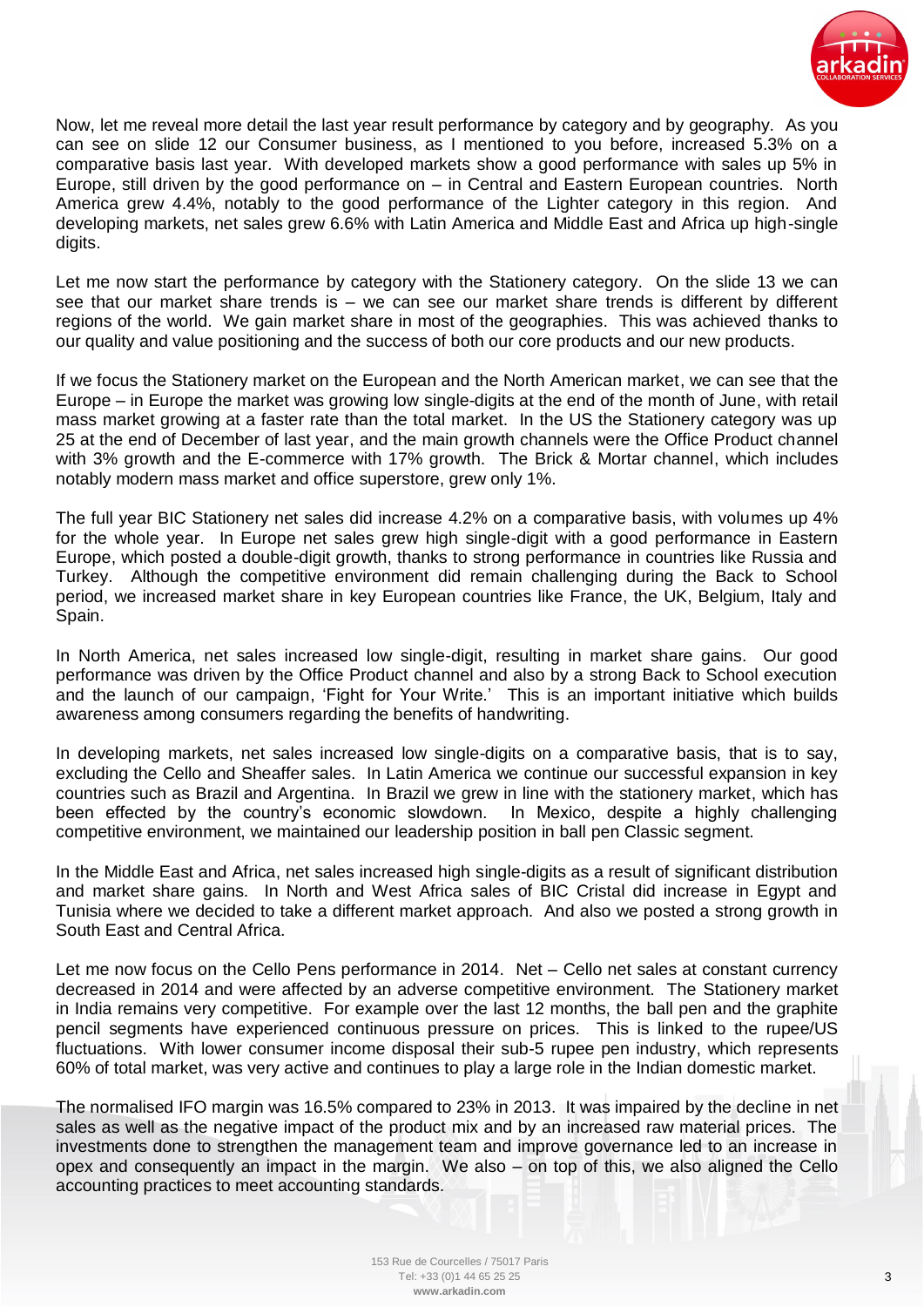

Despite these short-term headwinds in Cello in India, we take a long-term view in this part of the world. We will have hoped for better results in 2014, but we are very happy with the progress in the transition of the management from the previous owners to now the BIC management. In 2015 we will continue to manage this transition and to reinforce the management team. We expect to recover growth in domestic sales, and we will benefit from reduced raw material cost increases.

The Indian stationery market is one of the world's largest stationery markets, and is expected to grow over the next few years. Recently, the National Literacy Mission was defined as a priority for the new government in India. So ball pens, gel pens and pencils are the Indian consumer's first choice, with the ball pen at the number one position, and this is a strong foothold for Cello and a great opportunity for BIC Cello.

The consumer awareness of the Cello brand remains very robust, with 90% top-of-mind recognition, and this explains also the solid distribution network and the solid manufacturing and great flexibility that we enjoy in our factories in India.

Let me now turn to slide 18 to present the Lighter results. As you can see in this slide, BIC Lighter market share gains were driven in most of the regions of the world, with the except of Asia, where our market share still is low single-digits. In terms of the results, Lighter net sales increased 8.3% on a comparative basis and the volumes for the whole year were up 4%. In Europe the net sales grew midsingle digits, although facing challenging economic environment in the Southern countries of Europe. The Western countries grew low single-digits, and the Eastern European countries posted a doubledigit increase thanks notably to distribution gains driven by new listings in the different regions of Eastern European countries.

The net sales in North America grew mid-single-digits, reflecting a continued distribution and market share gains both in the US and Canada, where the sleeves strategy for lighters continued to be a real success. Developing market lighter sales grew double-digits, particularly in Latin America, where we gained distribution across most countries of the region. In Mexico and Brazil we gained distribution in areas where the consumption of matches did – was still high. In the Middle East and Africa we benefit from our proximity strategy to improve distribution and gain visibility. So, another great year for our Lighter category.

In Shavers, you will look at the markets in Western Europe and the USA. We can see that in Europe the market – the wet shaver market experienced a decline of 3.7% at the end of June, and out of this 3.7% decline only -1.4% did correspond to the one-piece shavers. In the US the total wet shaver market was down 2%, with the refillable market down 3.2% and the one-piece segment was almost flat in value growth with a good recover during the last quarter of 2014.

The BIC market shave – the BIC shaver market share was flat in Western Europe and Latin America and we grew in Eastern Europe. In our largest market, the US, we gained market share for the fourth year in a row, and at the end of December 2014 the BIC share of disposable shavers was 24.9% in value. It's up 2.1 points during the last year.

BIC Shaver net sales did increase 4.1% on a comparative basis, and volumes were up 5%. Our value proposition – quality shaving performance at the fair price – continues to drive success and growth in all regions and in all price segments. In Europe, sales increased low single-digits led by our best value triple blade products such as BIC-3 and BIC Miss Soleil, and you have a sample in your bags today.

In North America, as I just mentioned, we gained market share in both men and woman segments and we grew sales in the mid-single digits. The growth drivers include our best value single and twin offers, as well as our premium products like BIC Flex-3, BIC Flex-4 and BIC Soleil Glow triple blade shaver.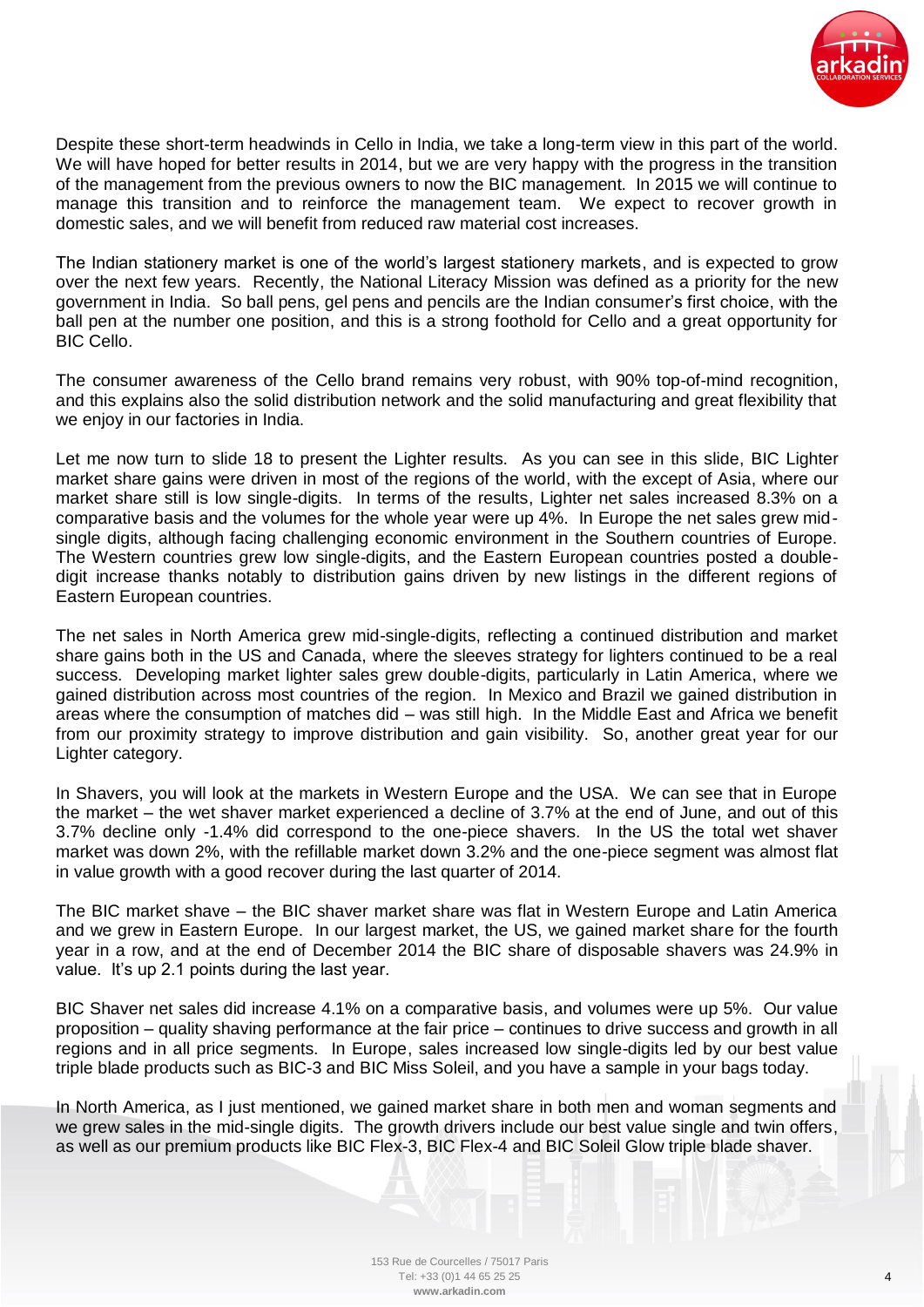

In developing markets we grew mid-single digit. Latin America growth was led by the performance of our triple blade products, and in this part of the world the consumers slowly evolve towards the more premium product like this triple blade shavers. Net sales in Mexico, Brazil and Argentina grew compared to the previous year, but this good growth was partially offset by no sales in Venezuela due to the import restrictions in this country didn't allow us to have a product available to sell in the market.

Our best value single and twin offers continue to dominate the Middle Eastern, Africa regions and were the key drivers of our growth this part of the world. The triple blade segment contributes – has contribute to overall growth in this region, but from a smaller base than in the rest of the Middle East and Africa countries.

Let me now say a few words of the BIC other products. The full year 2014 sales did decrease 2.8% on a comparative basis. This – we're proud to say that BIC Sport net sales reached  $\epsilon$ 26.9 million, an increase of 3.9% on a comparative basis, and the growth was driven again by stand up paddle board sales in Europe and in the rest of the world.

Other consumer products 2014 normalised IFO was -11.3% euros. That includes €9.6 million expenses related to the portable fuel cell project. As you may recall, in November 2014 we announced our decision to significantly reduce our investments in portable fuel cell R&D resources and to actively explore alternatives to monetise it. We have shared some interest from fuel industry fuel cell players at this moment.

If we look at the different normalised IFO margins in the three – three Consumer categories we see that in Stationery the normalised IFO margin was 12.5% compared to 12.7% in the – in 2014. And we experienced a benefit from better gross profit, the consolidation of Cello Pen who was partially offset by the increased investment in brand support across all the different regions.

The normalised Lighter IFO margin was 37.7%. That compares favourably with 37% in 2013, thanks to a favourable geographic mix. We have a higher growth rate of our Lighter sales in North America and in Latin America, and also we experienced a positive raw material impact during 2014.

And finally, the Shaver normalised IFO margin was 17.8%. That compares favourably to the 17% of 2013 as a result of a low – low cost of production. Here we have much better fixed cost absorption and raw materials.

Let me now say a word on the Promotional Product division. If we look at slide 25 to the North American Promotional Product market, we can see there the total market was up 5.1% in 2014 and the growth was driven by the Hard Good and Writing Instrument segments. The Calendar segment experienced a slight decline of 1%.

In this context BIC Graphic net sales increased 2.5% on a comparative basis in line with our objectives, and in all geographies the quality, the safety, the compliance and trademarks are becoming major growth drivers within this industry, who recognise the deep expertise of BIC Graphic on all these fields.

In Europe, the Northern countries started to show signs of recovery, while conditions in the Southern countries continued to be challenging. BIC grew in the UK, where customers are sensitive to quality and brand awareness, and in the Southern countries, notably Italy, Spain, Greece and Portugal, mainly due to a growth in medium and small customers that really appreciates our flexibility, quality and service of our BIC Graphic division.

In North America, where the industry has evolved into a price-driven and perceived value products, net sales grew low single-digits with a solid performance in Hard Goods. This performance was supported by the success of our good value lines, the new products and the innovative practice in printed technology, was still performing in line with our expectations. In developing markets net sales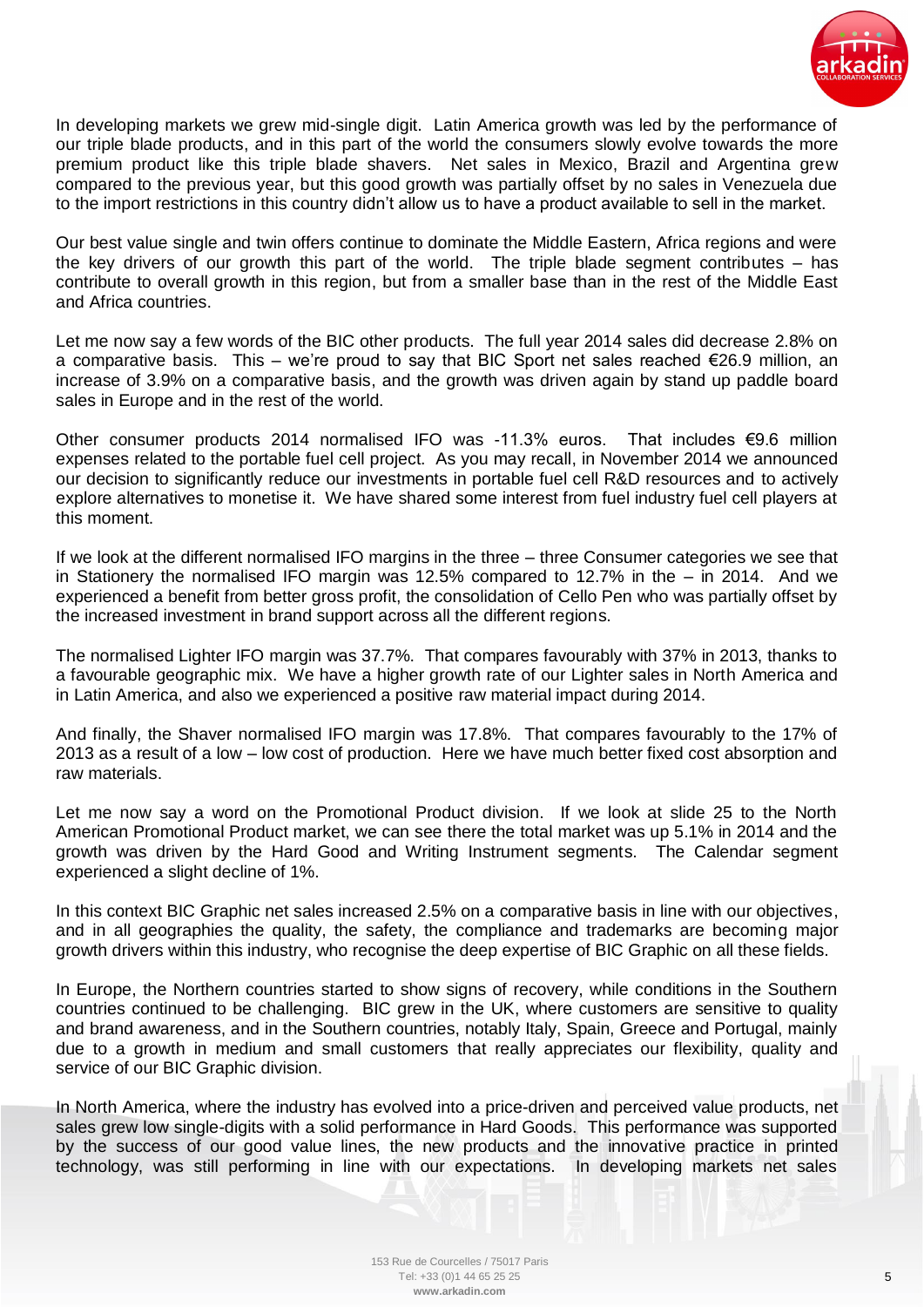

increased double-digits, benefit from a strong performance in Latin America as we focus on the development of new products.

So this ends my comments of our 2014 operational performance, and now I'm going to pass the microphone to Jim who will comment on our consolidated results. Jim?

**Jim DiPietro:** Thank you, Mario. So, let me start by reviewing the summarised P&L results on slide 28. In 2014, net sales increased 4.8% as reported and 4.9% on a comparative basis. Gross profit increased 4.5%, while normalised IFO increased 7.5%. And the full year tax rate for 2014 was 30%, which is consistent with the full year rate of 2013. Net income Group share increased 8.5%, and finally EPS Group share increased 8.6% to €5.57 compared to €5.13 in 2013.

Now, reviewing the non-recurring items in 2014, this will help to explain the difference between normalised and reported IFO. As we've seen in both 2013 and 2014, changes to the US retiree medical plan had a favourable impact of €13.7 million. The restructuring costs related to the divestiture of Sheaffer was an impact of €2.4 million. We also had restructuring expenses linked to the reduced investment in fuel cell, and that was the amount of €1.9 million. Finally, €7.2 million was recorded in 2014 related to the revaluation of Venezuela inter-company accounts payable, which was denominated in US dollars using the new SICAD II rate, which led to this revaluation of 7.2. In total, non-recurring items had an impact of €0.7 million in 2014, and that's compared to €5 million in 2013.

As we review the change of normalised IFO for the fourth quarter of 2014 compared to the fourth quarter of 2013, we can see that this year we've finished at 17.4% compared to 13.3% for last year fourth quarter. We can see that a decrease of four tenths of a point in gross margin, also lower brand support investments, had an impact of 0.2 points. Opex and other expenses were favourable 1.3.

Looking at the full year normalised IFO margin here on slide 30, we can see in 2014 we finished at 18.7% compared to 18.2% in 2013. As we've seen throughout 2014, the gross profit change was the driver of the net normalised IFO margin change. Gross profit margin increased a half a point versus last year as a result of lower production costs year-on-year, with the favourability of manufacturing absorption being the main element of change. Brand support and other operating expenses were flat compared to last year.

On slide 31 we will review the capex investments for the year. We can see that in 2014 we invested €112.3 million. Due to timing of the projects, this investment level was lower than our estimated range of €120 million. As we look at 2015, we would expect the estimated investment to be in the range of €120–130 million.

On slide 32, we can see that the end of year change in working capital was impacted by inventory. Inventory increased by almost €27 million, and that increase is mainly due to Shaver. We can see in Shaver the inventory was related to the build of inventory needed to meet forecasted sales in 2015, which includes new product launches.

Slide 33 summarises the evolution of our net cash position between December 2013 and December 2014. We generated solid cash from operation activities which funded our €112.3 million of capex investment, €132.6 million of dividends in share buyback, and the cash received through stock options exercised net of liquidity was of a favourable €15.3 million. Finally, the cash received from the sale of Sheaffer was €8.4 million, and as a reminder, the net cash position is impacted by the future value of Cello's remaining put option.

This ends the review of our consolidated results, and I'll give the floor back to Mario.

**Mario Guevara:** Thank you. Thank you, Jim. Let's now turn on how we see 2014 for our Group. Let me start by – with a short presentation of our main new products. In 2015 we expect the Stationery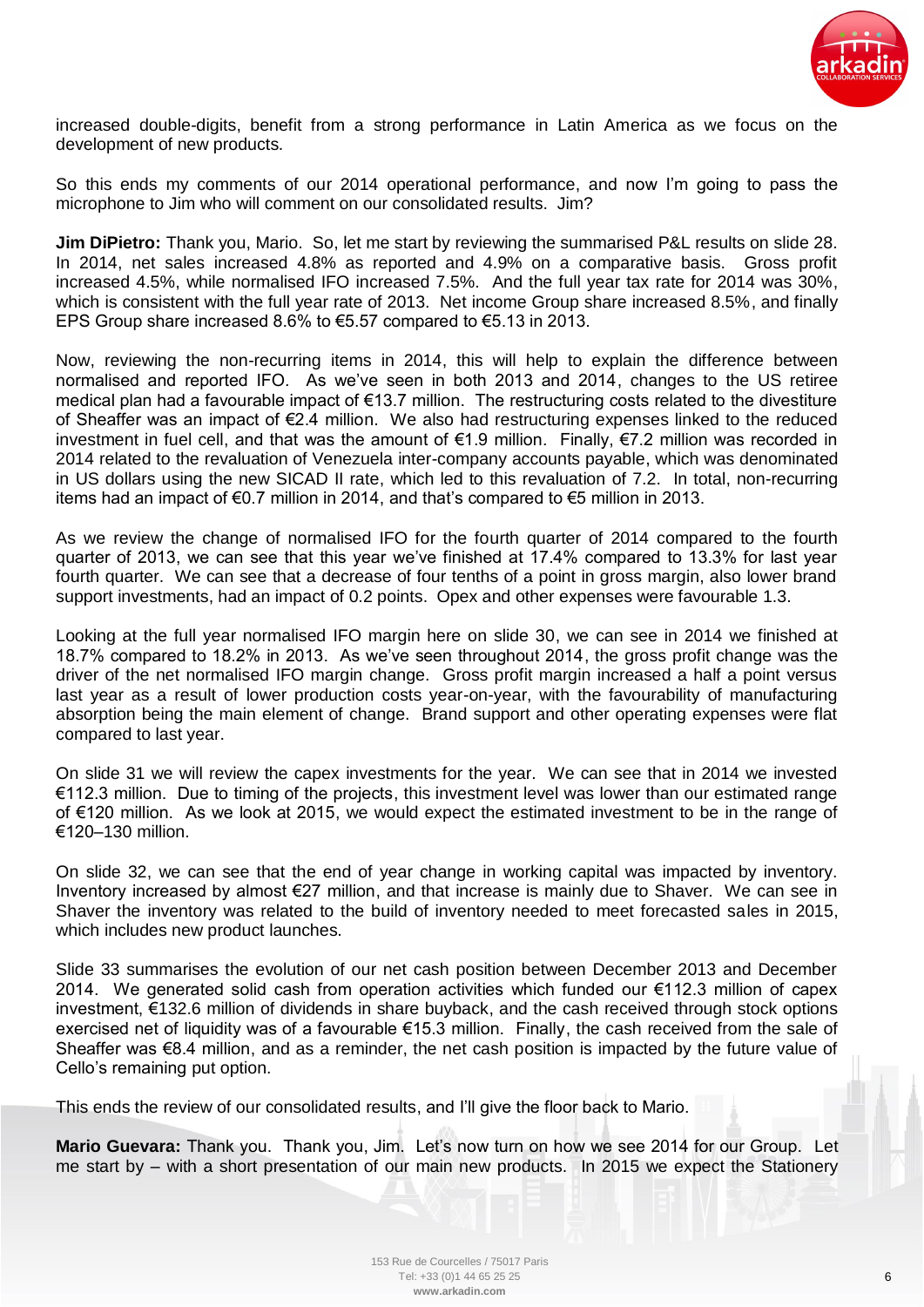

market to continue to grow low-to-mid single-digit, and our objective remains again to gain market share in most of the regions.

In developed markets we will continue to focus on our champion brands through new product offerings. Our goal is to offer consumers improved writing performance, always at the fair price, and to cover all consumer needs at home, at school or at the office. In 2014, the new products represented 23% of the net sales. This is an important growth driver for the category.

As you can see in this slide, the BIC Atlantis Value-Added Products represented 17% of the total BIC Atlantis champion brands sales. That compares to almost nothing four years ago. You have one of these new Atlantis Value-Added ball pens in your bags. It has got a great, comfortable grip, and I see you – one of our audience members writing notes with it, so thank you. Beyond the Atlantis line, we will continue to implement this up-market at an affordable price strategy in all champion brands, included like the 4-Color champion brands line, the M10 that is quite popular in South Africa, New Zealand and France. This year, for example, we will launch a 4-Color with a stylus – again, it's in your bag – that bodes well with digital and classic writing. And also, we will launch a 4-Color with a charm fashion for the young students who like to write and show its bright writing instrument.

In developing markets, we will continue to leverage the increasing consumer purchasing power to broaden our footprint, and we will achieve this with new products like the marker line in Latin America and the BIC Cristal Clic, a retractable crystal pen. These products are manufactured in Manaus. In the Middle East and Africa, where consumers like to write with fine points, we have developed a very smooth writing pen with a middle point that will be sold in the Middle East and Africa, and in Asia we will extend our extra-easy range to conquer the hearts of the new consumers.

Turning to Lighters, one of the questions that we received most frequently is: 'How can you explain the ongoing growth of your Lighter business where tobacco consumption continues to decline?' So, let me give you some insights. First of all, when we study the pocket lighter growth drivers, for us, it is more relevant to consider the number of the smokers rather than the cigarette consumption. Based on the Euromonitor publications, the total number of the smokers is expected to grow by almost 1% until 2017, and it is true that the number of smokers in Europe and in North America is expected to decline, but it is expected to increase in Asia, Middle East, Africa and Latin America.

On this new slide, we show the different growth drivers for the BIC Pocket Lighter sales in the US between 2009 and 2013. As you can see, the impact of the declining cigarette consumption has been almost thoroughly offset by the increase in other combustibles, like cigars and candles for example. And we also benefit from the tremendous success of the Sleeves trade-up strategy and from distribution gains. On top of that, we have taken benefit from our good pricing power.

On the slide number 40, you can clearly see the impact of the BIC Sleeve Pocket Lighter strategy, which the compound annual growth rate between 2010 and 2014 has been more than twice than the regular BIC Lighter. And also, in terms of lighter users, cigarettes account for only 63%, while the other 37% it's assured between the use of lighters to light candles and other uses. In addition to this, BIC plays aggressively against matches, and we see this in most – in some developing countries where our advertising targets matches users to convert them to BIC Lighters, and this helps to drive growth in this part of the world. As an example of the lighter – of the Sleeve Lighter strategy, you can see here the different themes that we will launch in the different regions like Europe, North America, Latin America, Middle East, Africa and Asia.

Turning to Shavers, in Shavers we will continue with the formula that has driven our recent success: improved product performance and sales at a fair price. In North America, in 2015 we will launch the new BIC Flex 5, a BIC first – 5 razor, who offers the best technology to these possible users who want to try it out. So this shaver will offer a very close shave and a very ergonomic handle, with a balancing sphere which offers a better control of the shaving experience. And consistent with our value proposition, this shaver will be priced at 70% index to the best in class competitor. This launch will be supported with a comprehensive promotional campaign that – and we will conduct in support of the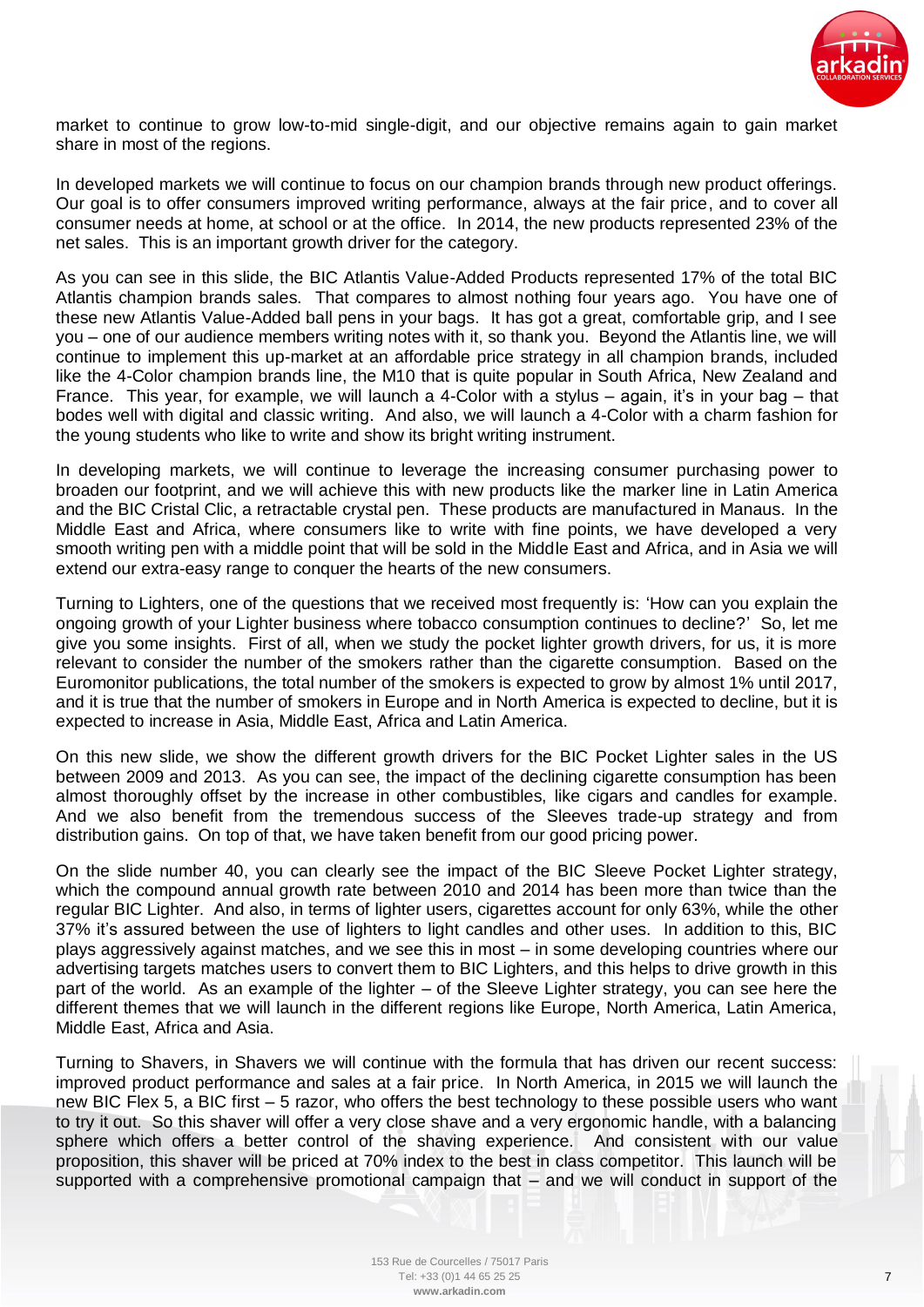

launch of this product. The same value added at the fair prices strategy will be placed in developing countries. The most important event this year will be the most aggressive rollout of the BIC Soleil for women in the Latin American region. This product is especially adapted to this region, where 50% of the women still use another shaver mainly devoted to men. It is a great opportunity for our BIC Soleil in Latin America.

In 2015, in the BIC Graphic business, we will focus on delivering profitable growth in all the regions. In the North American market, sales shall grow at a higher pace, and we will continue to focus on our branded promotional products, the technology related new products, and our good value lines, bringing our costumers the perceived value expected by the whole industry. In Europe, the weakness of the Southern countries should be offset by the slight increase of our promotional product sales in countries like France, Germany and the UK.

In developing markets, we expect continued double-digit growth because we will target the Asian hospitality market, where we will expand our reach into the new line categories in the Latin American market. In these developing markets we also have secure local supply partners that will help us to improve our service and have a quicker turnaround time to meet our customer needs. And these trends will be supported by BIC Graphic reinforced umbrella brand strategy, and enhanced and comprehensive marketing and communication campaigns including printed and digital advertising catalogues and large presence in the main trade shows. Also, as an industry leader and consistent with the BIC DNA, we will continue to innovate with our new products and to increase our commitment to product safety and comply with the regulatory requirements.

Let me now turn to 2015 full year guidance, and the Group long-term priorities. Our 2014 solid results have reinforced our confidence and optimism about the short- and long-term prospects for our company. In 2015, we will once again leverage our strengths to generate another year of sound and profitable growth in all categories. In an environment that we expect to remain volatile, and with evolving consumption patterns, we expect Group net sales to grow between 4 and 5% on a comparative basis. As regards to profitability and excluding major currency fluctuations, we anticipate consumer business normalised IFO margin to be consistent with the margin we experienced in 2014. Let me add that Shavers normalised IFO margin should decline slightly as we will support the launch of the new BIC Flex 5 shaver in North America, and we will reinvest most of the expected savings, not only from fuel cell or raw materials, to support this long-term growth. BIC Graphic normalised IFO margin is expected to improve and to deliver mid-single-digit margins.

As regards to shareholder remuneration and given the level of net cash in the balance sheet at the end of 2014, and subject to full achievement of our 2015 Group objectives and considering the absence of significant investments or any other significant change, we will consider an extraordinary dividend in 2016.

Let me now conclude this presentation on a more long-term vision. Since the inception of our company, our business model has relied on unchanged values and solid assets. We have a wellknown brand around the world; our quality, reliable, affordable and innovative products, our wide distribution network around the world and exemplary and committed BIC teams around the world. This winning equation we will continue to be at the centre piece of our long-term, strategic priorities.

We believe in our business model and in the 17,000 women and men implementing the BIC success formula in more than 160 countries. We are convinced BIC will continue to create long-term value by outperforming its market. This will be achieved notably through an expanded distribution network in all geographies, an increased focus on value-added segments in the developed markets and a large consumer base in developing markets.

While increasing sales low to mid-single digit on an annual basis, we will grow normalised IFO from operations through increased productivity, while continuing to invest in our people, in new products and in our brand. Our strong cash generation will continue to fund strategic bolt-on acquisitions and to sustain total shareholder remuneration in the long term.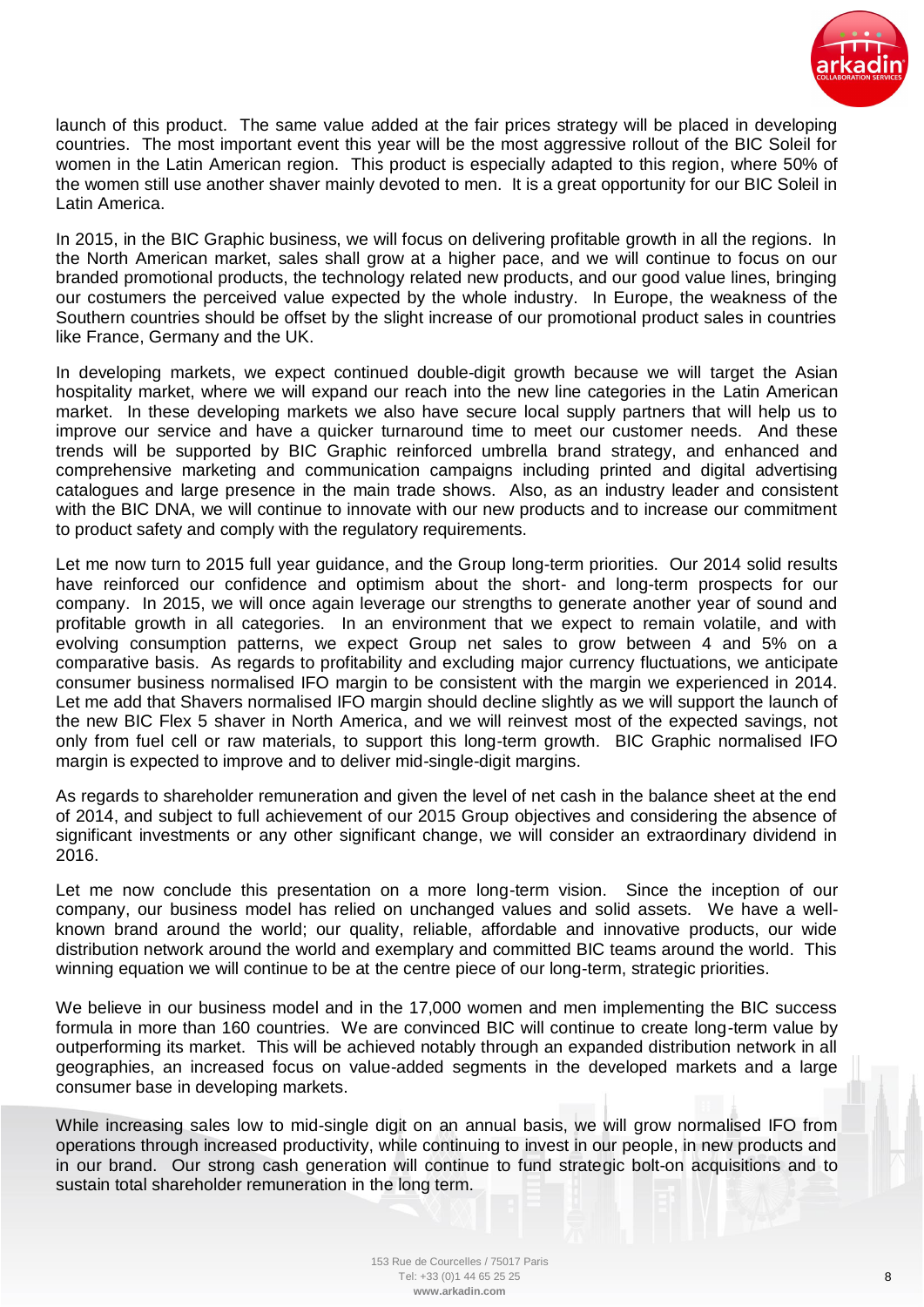

Thank you, and now we are ready to entertain your questions.

**Speaker:** I have two questions actually, first one on the forex environment. So, we know that you will benefit from the strengthened dollar in 2015 from a translation standpoint, but what about the transaction standpoint? Because you have, in Shavers especially, factories in Greece and Mexico. You sell in the US. So is it going to benefit to the margin or not?

Second question on raw materials, plastics and probably butane will be cheaper in 2015. Are you going to benefit or is it going to be offset by the strength in the dollar? So these are two questions.

**Jim DiPietro:** Let me address those questions. On the transaction side in 2015, we are hedged based on our guidelines and policy at 125.50. So versus a year ago where it was closer to 132, we had that economic benefit, 132 up to 125.50. So again, the hedge is set for 2015 at that rate. Translation, as you said, is going to vary obviously, depending on where the rates are throughout the year. The one thing to keep in mind is while the dollar is stronger versus the euro, other currencies, especially in developing markets in Eastern Europe, are going the other way. So the net impact isn't as significant as some would think.

Regarding raw materials, looking at this year versus last, again current market prices today could be a little bit better than last year. We still anticipate maybe some increases in the balance of the year, one depending on what happens with the oil prices and commodity prices, but also not only with the market, but with supply. So while some of the rates could be – and trends – could be better today, they could be changing in the balance of the year. So we would see, you know, possible upside but not significant upside.

**Nicolas Langlet:** Hello, Nicolas Langlet, Natixis. I've got three questions, first on Cello. So if I understand it well, you expect positive top line growth next year in 2015. What makes you this comfortable with positive sales growth in 2015? Is it market condition or lower internal issue for Cello? In terms of margin, would it be possible to break down the margin deterioration between the four elements you mentioned in the press release? This is for Cello.

And second question on Lighters. So, you talked about positive raw material impact in 2014. Do you expect still some benefit in 2015? And In terms of price increase, you didn't pass any price increase this year. Do you expect to pass some next year?

**Mario Guevara:** Okay Nicolas, let me take a few elements of your two questions and then I will let Jim help me to answer the rest. On the Cello sales recovery, we have optimism to resume sales growth at Cello, basically because 2014 has been a very challenging year in terms of market conditions and also in the change of management. As I shared with you, the management team should be completed in the Q1 of this year. So with the management in place and also some of the economic headwinds being less strong in 2015, notably the raw material cost pressures and also the fact that we increased prices in April of last year, so we are confident that the growth will resume in 2015, basically because the market will continue to grow.

In Lighters, yes, we didn't have a price adjustment last year. We expect to adjust prices in 2015 in selected countries.

**Nicolas Langlet:** In the US?

**Mario Guevara:** In the US, yes.

**Nicolas Langlet:** Okay.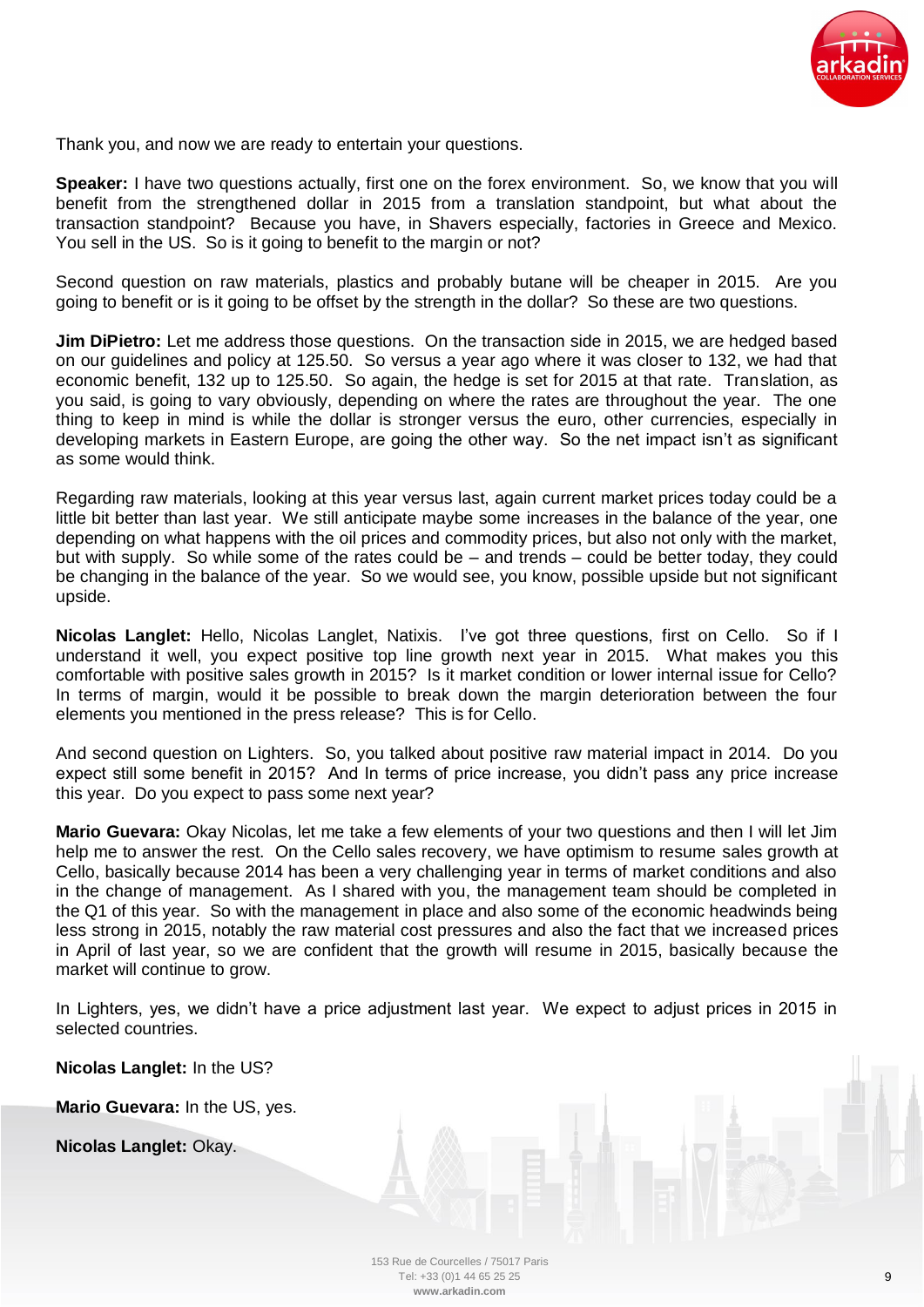

**Jim DiPietro:** Let me go back to Cello and talk about the margin change year to year. A couple of things to keep in mind, first, if we start almost at the sales level. In sales, if we go back to some of the accounting policy changes, we did have some impact in returns, especially, not only the returns policy but also taking back some returns that were in the market. So we cleaned up some of the excess inventory during the year. So that was one impact that impacts sales as well as margin.

Pure margin change, if we look at a little less than seven point change year to year is roughly split between GP and opex. The GP drivers are really coming from the increase of raw material, which we experienced probably more the first six months of the year, and then the full year, especially in the second half, had more of an absorption, unfavourable absorption, based on the sales trends being a little bit softer. There's also an impact, probably a little less than material, in absorption related to unfavourable mix with the  $5 - 3 - 5$  rupee pen outpacing some of the higher-priced products. So that's the composition of the margin, the gross profit change.

Opex is really tied to the infrastructure investments we're making in the management team, having a more I would say professional team now managing the operation as we've introduced both the general manager, the CFO as well as supporting, I would say, executive team around those positions as well. With that, we also had some additional investments to try to get things more up to BIC standards, related to employees, related to different policies, etc. Some of that will be one-time, some of it's going to be ongoing, especially the structure of the new team going forward. So again, the margin split, if you look at it, basically split 50/50 between the gross profit drivers that we just talked about and the opex investment.

Lighter raw material, as you mentioned, we had the benefit in 2014 versus 2013. This year in total probably more neutral, because there's going to be really pluses and minuses netting out, so as we look at it right now it's probably going to be more neutral of an effect 2015 versus 2014.

**Nicolas Langlet:** Regarding Cello margin, so the 50% related to gross profit could potentially reverse next year if you had lower raw material and better fixed cost absorption?

**Jim DiPietro:** Yeah, to go back to Mario's comment a few seconds ago, they took the price increase in 2014 late- or mid-year, so some of that benefit will be realised this year. Material cost, the higher material cost, that we would purchase probably the end of 2013 and then use through production in roughly the first six months of 2014, have now gone through production. Remember that's when the rupee was weak. Now the rupee has picked up strength in 2014, so we should see a little bit of a favourable trend in material purchases in Cello. And then the absorption obviously, like other categories, will be tied with volume increases.

**Operator:** Ladies and gentlemen over the phone, if you wish to ask a question please dial 0 and 1 on your telephone keypad. Thank you.

**Speaker:** Regarding the [inaudible], the business, if it were to be sold, how much would it be?

The second regards the lighter factory in China. Where do we stand in terms of schedule and when do you believe the factory will be up to speed?

And finally, the writing business; two weeks ago, Newell Rubbermaid has posted 25% EBIT margin in the writing business. Do you think the discrepancy with BIC's margin only comes from the fine writing business, or is there other things? Thank you.

**Mario Guevara:** As you mentioned on the fuel cell technology, we are – our plan is to monetise this technology. We have received a few offers from a few industrial fuel cell players; at this moment we are binded by confidentiality agreements so I cannot disclose anything. But, you know, once we have something to share, we will share it with you.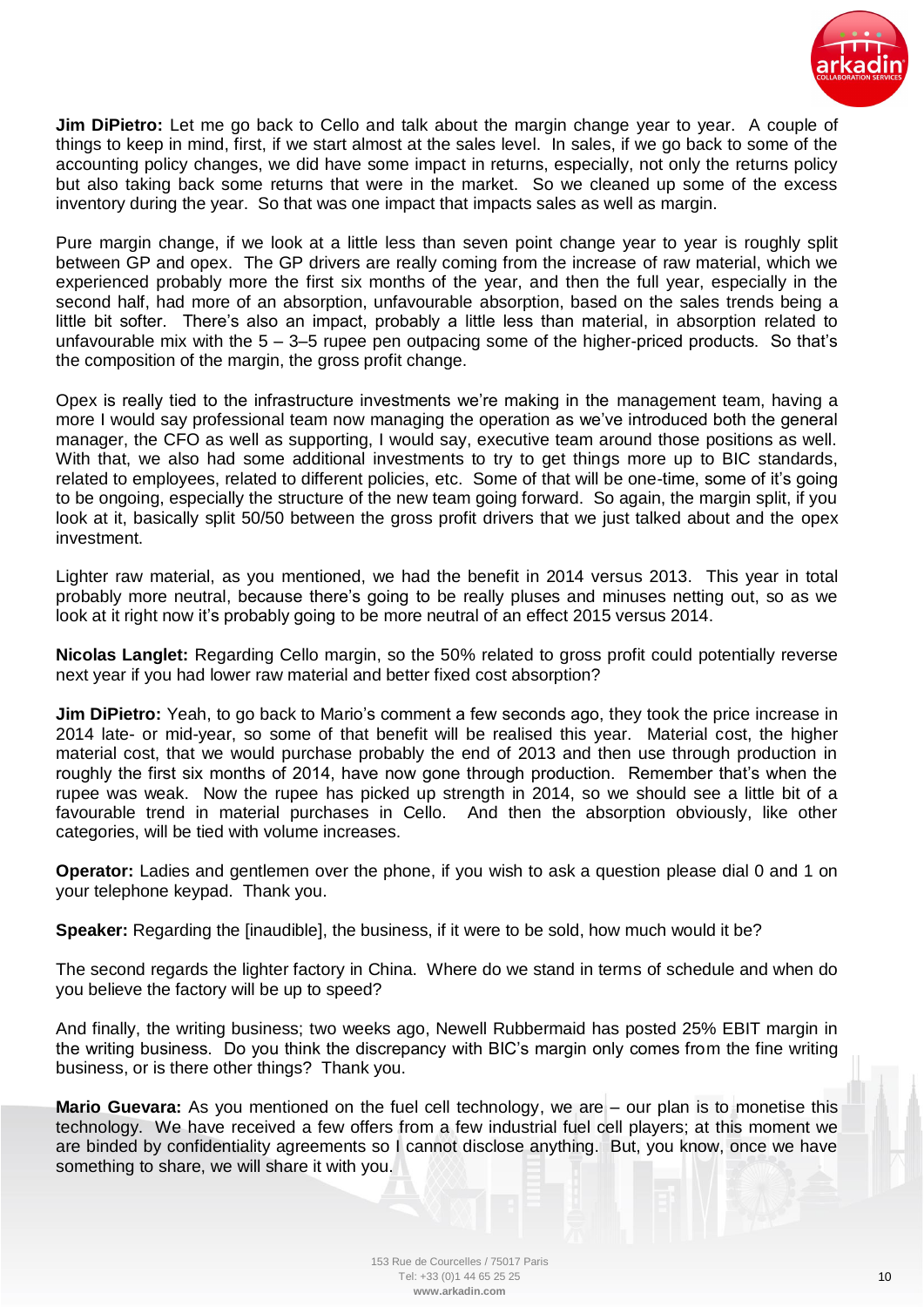

The lighter factory in China, the lighter is on schedule, on target, and as I mentioned to you, it will start production in the first half of 2015, you know, just to start up, and should be fully operational by the year end.

In terms of the margins, you know, of the industry, certainly the margins from our competitor, Newell, are probably the best in class. If you look at the trends of the big stationary margins we're pretty much in line, and that's the result of our geographical mix, our product mix. I have no insights into the details of our competitor, but what we do is have a constant improvement on our margins and to reinvest to have a sustainable growth of this business into the long term.

**Speaker:** Good afternoon. I am [inaudible]. I have a few questions please, the first one on Stationery. In Q1 2015 do you expect further selling for the Back to School in Latin America? Second question on capex, you mentioned an increase in capex in 2015. Can you detail your project on capex? Lastly on BIC Flex 5, when do you plan exactly to launch this product? And do you plan a rollout in other regions in North America? Thank you.

**Mario Guevara:** Let me start with your last question. We just launched the Flex 5 in North America. For the moment, the plan is to keep the launch in this part of the world, and certainly our teams are studying the deployment of this product in other markets.

In terms of the capex, as I mentioned, the largest part of the 2015 capex will also be devoted to increase capacity, to develop new products. So we continue to add capacity in Lighters, in Shavers and in the Stationery business.

The Q1 Back to School, as I mentioned to you recently, the Back to School POS for Brazil remains very encouraging. Also there are countries in South America and also is the case for South Africa and Australia.

**Denis Moreau:** Denis Moreau, UBS. Three questions please, the first one regarding the Shavers business. I note that volumes were up 5% but revenues on the like-for-like basis up only 4%, which is a bit counterintuitive to me given the price mix evolution that I would have expected in this business. So could you elaborate on that? And perhaps can you say how much, in percentage, of your sales of shavers are in three blades or more, in volumes, if you have some indications on that?

My second question relates to your cash at hand. How much – can you break it down by currency, is that all in euros and how much do you have in dollar at year end?

And my last question relates to  $-$  sorry  $-$  yes, to the brand support effort for 2015. Do you expect that to increase in line with revenues? Or do you expect to do a little bit more in percentage of sales – brand support?

**Mario Guevara:** Okay, then let me start with your question on the apparent discrepancy between value growth and sales growth. The volume growth, in terms of units, was driven mainly in Africa and Middle East, while the value growth was mainly driven in North America and Europe. So that's why you can perceive a change in the – or a discrepancy in the growth of value and the volume growth. If you recall, the unit growth has been negative in the developed market just because the launch of new, highly added – more value-added shavers who last longer. And also the shaving habits have changed, have driven value growth but unit decline. That's not the case in other parts of the world, where the unit growth continues to be driven by higher consumption of new consumers.

Let me – in terms of the brand support, as I mentioned, particularly in Shavers, we will increase our percentage to sales brand support, due to the launch of products like BIC Soleil in Latin America and BIC Flex 5 in North America.

Jim, would you like to take the other two?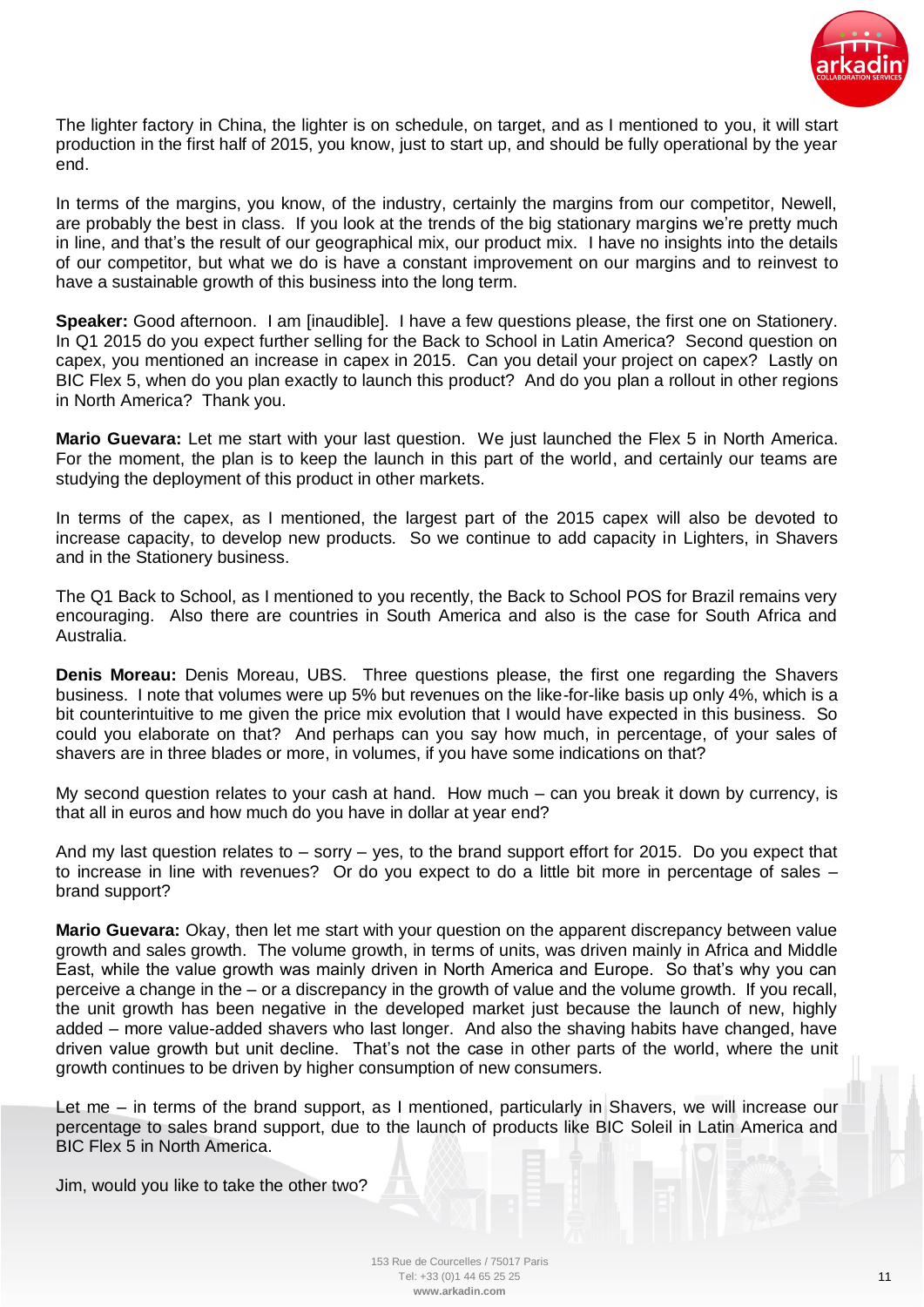

**Jim DiPietro:** Yeah, the cash question, most of the cash is euro because we have a regular basis of bringing the cash back to euro. There is some cash balances sitting in US dollars as well as local currency. Okay, and then the last question – I believe that was still open – was shaver volume, and I believe 60 – right? Yeah, so three blade or greater, 60% of the volume.

**Speaker:** [Inaudible] Securities. Just one small point: you told that you were hedged against dollar on the transaction side. Can you give us an idea of the amount you hedge on a full year?

**Jim DiPietro:** The full year hedge for 2015 is a little in excess of \$300 million.

**Denis Moreau:** Yes, I have an additional question on the shaver business in the US. When I look at the last Nielsen data for BIC in the US, they were very strong on November and December, probably up 10%. So it's obviously a retail sales, but I was wondering if you benefitted from it in terms of reordering from retailers since the beginning of the year? Or is it just that retailers had high levels of inventories?

**Mario Guevara:** Well, we experienced a good start due to that factor. It's fortunately that a strong POS has translated into a robust [inaudible]. But it is too early to say. We are just at the beginning of the quarter.

**Denis Moreau:** I also have a question on the comments you made about the exceptional dividend in 2016. So if there is an extra div, it's going to be paid in 2017 for 2016, right? Or  $-1$  mean  $-$ 

**Jim DiPietro:** It paid in 2016, based on 2015 results.

**Nicolas Langlet:** Nicolas Langlet, Natixis, three additional questions. First on the lighter factory in China, so the factory will ramp up all over the year. Do you expect a negative impact on margin, given the lower fixed cost absorption of this production unit? First question.

Second question on Venezuela, so you said you had this negative impact linked to export restriction. Is it possible to quantify what will be the impact on – at EBIT line for the full year?

And last question on Others within Consumer, given the reduction in fuel cell spending, what's the – can you give us a guidance of EBIT for next year? It's going to be  $-65$  million,  $-64$  million for others at EBIT level for 2015?

**Jim DiPietro:** Repeat that please.

**Nicolas Langlet:** Yeah, so Others subdivision within Consumer, given the reduction in spending for fuel cell technology, what is the good EBIT we should put for this line?

**Mario Guevara:** On the lighter factory, the China lighter factory question, when we – when I showed to outlook for the year, we had baked all these effects into the Lighter category. So to your point, you know, we will have some start-up costs, but those are already considered into the margin assumptions for 2015. The Venezuela impact, I will let Jim answer.

**Jim DiPietro:** If I heard the question, Nicolas, the amount, the impact, if we go back to page 29, we can see the impact of 2014 on the re-evaluation was 7.2.

**Nicolas Langlet:** [Inaudible].

**Jim DiPietro:** 7.2 is the re-evaluation of their inter-co payables back to BIC subs.

**Nicolas Langlet:** Okay, so you considered everything as exceptional cost for this year?